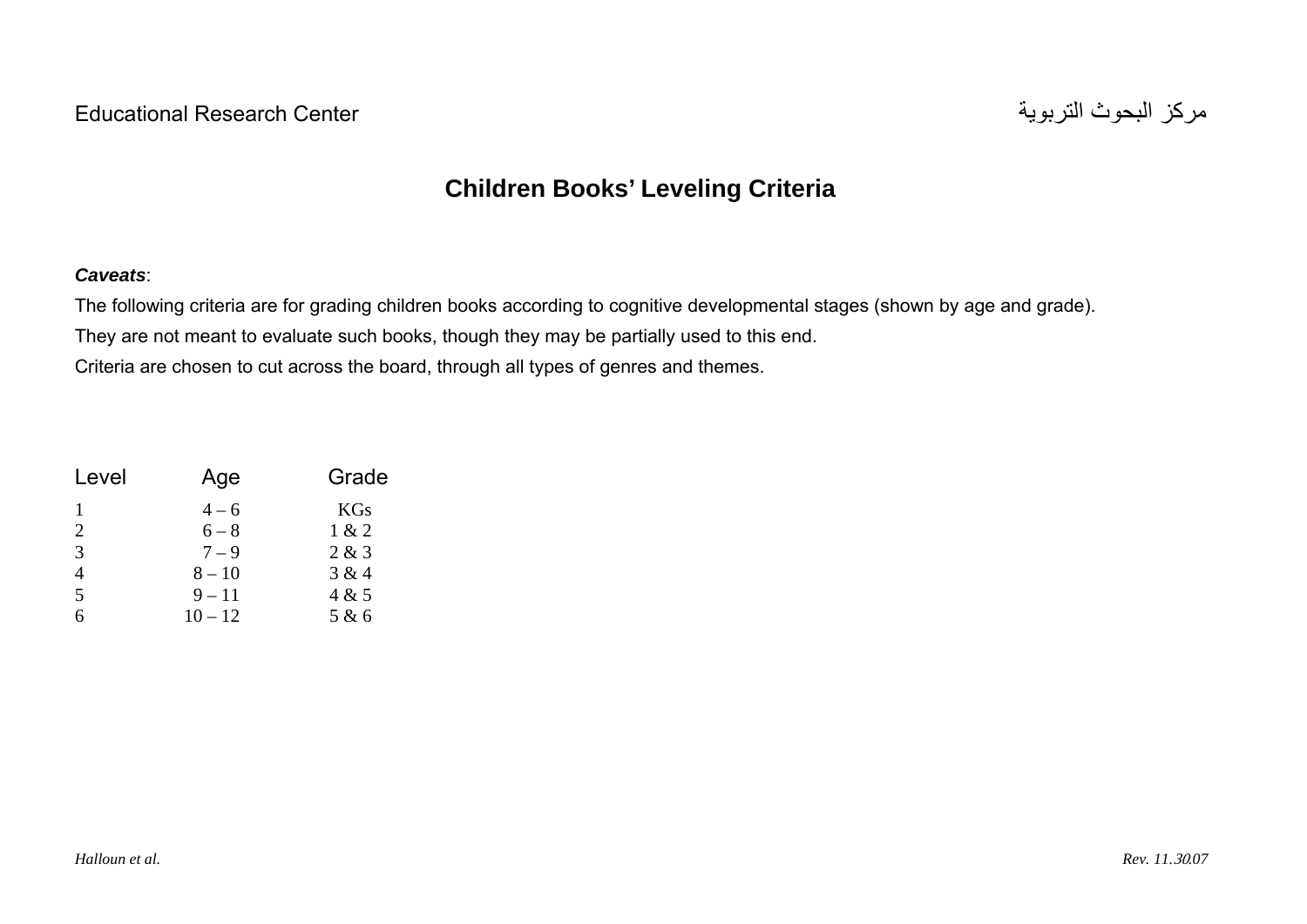| <b>Criteria</b> | Level 1                   | Level <sub>2</sub>       | Level 3                   | Level 4                   | Level 5                   | Level 6                      |
|-----------------|---------------------------|--------------------------|---------------------------|---------------------------|---------------------------|------------------------------|
| 1. Genre        | Personal daily life       | Family daily life        | Community matters;        | Social or historical      | Social, patriotic,        | Social, patriotic, cultural, |
|                 | matters; imaginary        | matters; folk stories;   | social, patriotic, folk   | issues; social,           | cultural or historical    | historical or global issues; |
|                 | adventures of             | imaginary adventures     | or legendary stories;     | patriotic, folk or        | issues; ethics;           | ethics; mythology;           |
|                 | terrestrial-like          | of terrestrial-like      | humor; informational      | legendary stories;        | mythology; mysteries;     | fantasy or mysteries;        |
|                 | creatures (fairy tales,   | creatures (fairy tales,  | (environment,             | satire; informational     | social caricature;        | caricature; informational    |
|                 | talking animals)          | talking animals)         | heritage)                 | (cultures, ecology,       | informational (cultures,  | (ethnicities, ecology,       |
|                 |                           |                          |                           | science)                  | ecology, science)         | science, biography)          |
| 2. Theme:       | Caring of personal        | Caring of personal       | Attending to others'      | Respect of human          | Respect of human nature   | Adolescence issues;          |
| <b>Message</b>  | physical needs; love of   | moral & physical         | physical needs;           | body; collaboration;      | and diversity; attending  | respect of human rights;     |
| or moral        | family and                | needs; daily chores;     | understanding of          | control of affects;       | to others' affective      | attending to others'         |
| lesson          | neighborhood;             | respect of family and    | affects; respect of       | peace with self and       | needs; cooperation;       | needs; cooperation;          |
|                 | sharing; table            | neighborhood;            | community; tolerance      | others; tolerance;        | peace and tolerance;      | peace and harmony;           |
|                 | manners; respect of       | appreciation of various  | of different others;      | gender and social         | equity; positive social   | equity; positive social      |
|                 | basic rules (play, street | forms of life; peace     | fairness; gender equity;  | equity; positive social   | dispositions; normative   | and global dispositions;     |
|                 | walking); staying         | with immediate others;   | peace with self and       | dispositions; critical    | judgment of self and      | normative judgment of        |
|                 | away from harm's          | respect of social rules  | close others;             | and open-mindedness;      | others; etiquette; caring | all matters; etiquette;      |
|                 | ways; appreciation of     | and others' rights;      | appreciation of heritage; | etiquette; caring for     | for heritage, the         | caring for heritage,         |
|                 | nature                    | acceptance of others;    | etiquette; caring for the | heritage, the             | community and             | society and                  |
|                 |                           | social manners; caring   | neighborhood and the      | community and the         | conservation matters      | conservation matters         |
|                 |                           | for nature               | environment               | environment               | (ecolor, energy)          | (ecolor, energy)             |
| 3. Story        | A handful of              | Limited number of        | Numerous characters;      | Numerous characters       | Numerous characters       | Numerous characters          |
| composition     | characters; one or two    | characters; a few        | a few unfamiliar and      | and a variety of settings | and a variety of settings | and a variety of settings    |
| & structure     | familiar settings and     | familiar settings and    | variable settings and     | and contexts; limited     | and contexts; moderate    | and contexts; literary       |
|                 | contexts; single-         | contexts; simple plot    | contexts; composite       | literary text; complex    | literary text with some   | text with symbolism and      |
|                 | problem plot revolving    | revolving primarily      | plot revolving around     | plot revolving around     | figurative aspects;       | metaphor; intricate plot     |
|                 | primarily around one      | around one or two        | a few characters;         | many characters;          | complex plot revolving    | revolving around many        |
|                 | or two characters;        | characters; linear       | reiterative sequencing    | reiterative sequencing    | around many               | characters; reiterative      |
|                 | linear sequencing of      | sequencing of events     | of events extending       | of events extending       | characters; reiterative   | sequencing of events         |
|                 | events, all ending        | extending over a limited | over a reasonable         | over an extended          | sequencing of events      | extending over long          |
|                 | within a short period     | period; moderate         | period; moderate          | period; moderate          | extending over a long     | periods; narrative may       |
|                 | (within one day);         | dialogue; a moderate     | dialogue; a moderate      | dialogue; a mix of        | period; moderate          | or not include dialogue;     |
|                 | limited dialogue;         | mix of easily            | mix of primary and        | primary and secondary     | dialogue; a mix of        | a mix of primary and         |
|                 | transparent cause and     | discernable, explicitly  | secondary features, with  | features, and of explicit | primary and secondary     | secondary features, and      |
|                 | primary features          | laid out, primary and    | one or two primary        | and tacit information     | features, and of explicit | of explicit and tacit or     |
|                 |                           | secondary features       | features being implicit   |                           | and tacit information     | missing information          |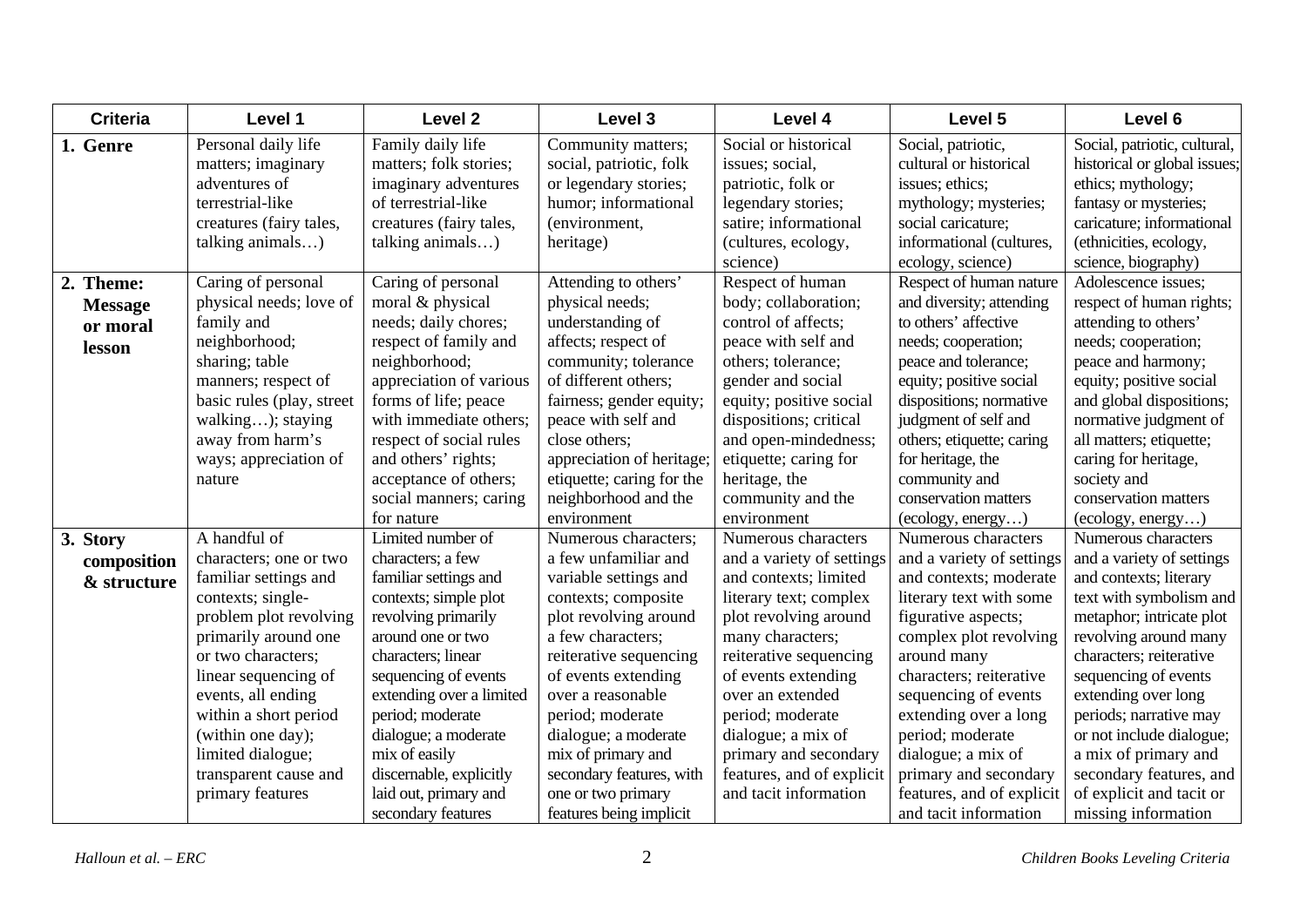| <b>Criteria</b>                           | Level 1                                                                                                                                                                                                                                                                                                                      | Level <sub>2</sub>                                                                                                                                                                                                                                                                                                                                                                             | Level 3                                                                                                                                                                                                                                                                                                                                                                                                                             | Level 4                                                                                                                                                                                                                                                                                                                                                                       | Level 5                                                                                                                                                                                                                                                              | Level 6                                                                                                                                                                                                                                             |
|-------------------------------------------|------------------------------------------------------------------------------------------------------------------------------------------------------------------------------------------------------------------------------------------------------------------------------------------------------------------------------|------------------------------------------------------------------------------------------------------------------------------------------------------------------------------------------------------------------------------------------------------------------------------------------------------------------------------------------------------------------------------------------------|-------------------------------------------------------------------------------------------------------------------------------------------------------------------------------------------------------------------------------------------------------------------------------------------------------------------------------------------------------------------------------------------------------------------------------------|-------------------------------------------------------------------------------------------------------------------------------------------------------------------------------------------------------------------------------------------------------------------------------------------------------------------------------------------------------------------------------|----------------------------------------------------------------------------------------------------------------------------------------------------------------------------------------------------------------------------------------------------------------------|-----------------------------------------------------------------------------------------------------------------------------------------------------------------------------------------------------------------------------------------------------|
| 4. Language,<br>style $\&$<br>readability | A few, familiar,<br>concrete, up to three-<br>syllable, single-<br>meaning words; short,<br>single-line, single-<br>tense sentences,<br>following the same<br>pattern; up to three-<br>sentence paragraphs<br>with punctuations<br>limited to the comma<br>and period, and with<br>straightforward<br>interpretation         | A few unfamiliar,<br>concrete terms; up to<br>four-syllable, multi-<br>meaning words;<br>elementary syntax<br>with moderate use of<br>adverbs and<br>prepositions; little use<br>of affective terms and<br>phrases; up to two-<br>line, two-tense<br>sentences, following a<br>few patterns; a few<br>sentence paragraphs<br>with moderate<br>punctuations, and<br>with easy<br>interpretation | Literary, a little<br>connotative or<br>figurative,<br>terminology; multi-<br>syllable words;<br>moderate syntax with<br>normal use of adverbs<br>and prepositions;<br>moderate use of<br>affective terms and<br>phrases; moderately<br>long, semantically<br>complex sentences;<br>moderately long<br>paragraphs with<br>reasonable<br>punctuations; a little<br>implicit ideas whose<br>interpretation may<br>require some effort | Literary, a little<br>metaphoric or abstract,<br>terminology; normal<br>syntax and use of<br>adverbs, prepositions;<br>and affective terms<br>and phrases;<br>moderately long,<br>sentences; moderately<br>long paragraphs with a<br>full range of<br>punctuations;<br>moderately implicit<br>ideas whose<br>interpretation may<br>require adduction from<br>cultural domains | Literarily complex,<br>abstract terminology;<br>moderately long,<br>semantically and<br>syntactically complex<br>sentences; moderately<br>long paragraphs with<br>implicit ideas whose<br>interpretation may<br>require adduction<br>from various domains            | Technical and foreign<br>terminology; long,<br>complex sentences;<br>moderately long<br>paragraphs with<br>implicit ideas whose<br>interpretation may<br>require adduction from<br>various domains                                                  |
| 5. Format $\&$<br>quality                 | A single paragraph<br>embedded in a full-<br>page illustration; large,<br>non-script font;<br>expanded space<br>between words and<br>lines; vivid color<br>drawings (no photos)<br>that match text and<br>that let key ideas jump<br>straight to the eyes; a<br>single chapter of up to<br>16 pages on highly<br>dense paper | Up to three paragraphs<br>embedded in a full-<br>page illustration;<br>moderately large font<br>with little italics;<br>moderate space<br>between words and<br>lines; attractive color<br>drawings (no photos)<br>that are easy to<br>decode; a couple of<br>chapters in up to 32<br>pages on dense paper                                                                                      | Up to five paragraphs<br>with variable style,<br>with up to three side<br>illustrations per page;<br>normal font and italics;<br>normal space between<br>words and lines; a mix<br>of color drawings and<br>photos with<br>moderately implicit<br>information; a few<br>chapters in up to 64<br>pages on regular paper                                                                                                              | Full-text pages with a<br>few illustrations of<br>variable size<br>throughout the book;<br>normal, italic and bold<br>font; normal space<br>between words and<br>lines; a mix of color<br>and black-and-white<br>drawings and photos<br>with implicit<br>information; a few<br>chapters in up to 96<br>pages on regular paper                                                 | Full-text pages with a<br>few inserts (pictures,<br>graphs, tables) of<br>variable size<br>throughout the book; a<br>limited variety of font<br>type and style; normal<br>space between words<br>and lines; a few<br>chapters in up to 128<br>pages on regular paper | Full-text pages with a<br>range of inserts of<br>variable size and<br>complexity throughout<br>the book; a variety of<br>font type and style;<br>reduced space between<br>words and lines; a few<br>chapters in up to 160<br>pages on regular paper |